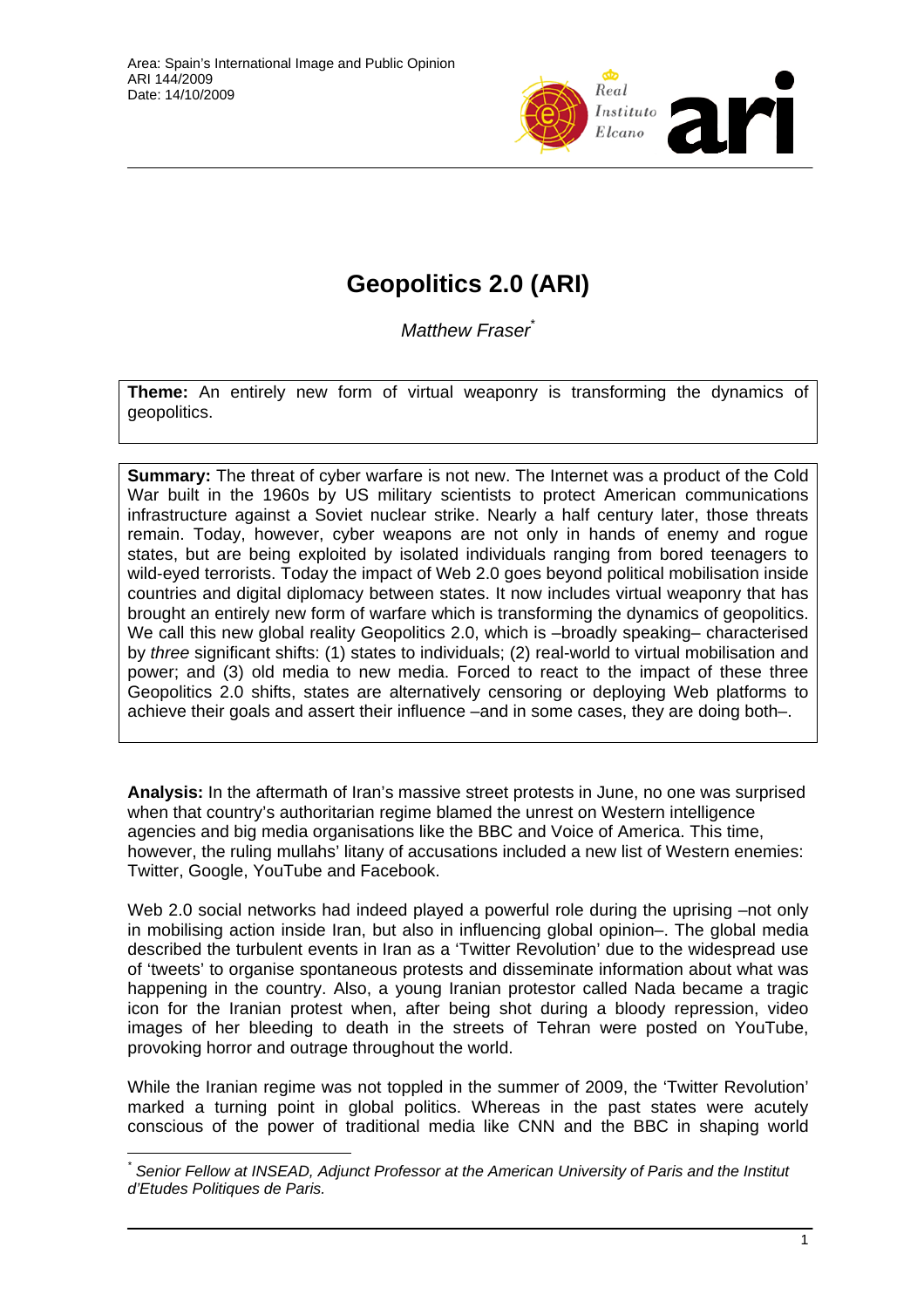

opinion, the sudden explosion of Web 2.0 networks was imposing a new lexicon on the emerging geopolitical realities of digital diplomacy. The so-called 'CNN Effect' was now the 'YouTube Effect'.

The powerful significance of this shift was not lost on Barack Obama as he moved into the White House in early 2009. In fact, President Obama owed his electoral victory in part to the mobilising power of Web 2.0 networks. As a candidate, Obama –constantly pictured thumbing his BlackBerry– had run a campaign that shrewdly leveraged not only Facebook, Twitter and YouTube, but also MySpace, Twitter, Flickr, Digg, BlackPlanet, LinkedIn and many other social networks. Obama's masterful use of Web 2.0 platforms marked a major e-ruption in electoral politics –in America and elsewhere–. Since the US presidential elections of 2008, political campaigning has been shifting from the old system of top-down political machines towards Web-based mobilisation that gives a powerful role to the bottom-up dynamics of online social networks.

Obama also learned first-hand during the 2008 campaign how the Web can be used as an offensive weapon in political warfare. Hackers had broken into his election team's computer system and stolen sensitive information about campaign travel plans and Obama policy positions. After being sworn in as President, Obama offered this reflection on that experience: 'It was a powerful reminder, in this information age, one of your greatest strengths –in our case, our ability to communicate to a wide range of supporters through the Internet– could also be one of your greatest vulnerabilities'.

Not surprisingly, President Obama quickly grasped the strategic importance –and potential threat– of Web-based networks for America's role as a global superpower. The US and other Western powers possessed reliable intelligence that numerous states –in particular Russia, China and North Korea– were engaged in cyber warfare in various forms: espionage, black propaganda, Web vandalism, data theft, cyber attacks on critical infrastructure and denial-of-service attacks. Facing these threats, one of the first measures President Obama announced after taking office was a White House programme to bolster America's defences against cyber attacks. Declaring that cyber warfare was 'one of the most serious economic and national security challenges' facing America, President Obama earmarked US\$335 million for securing US Internet infrastructure and appointed a White House 'cyber czar'. The Pentagon meanwhile was spending more than US\$100 million to repair and strengthen its computer networks. In the US Congress, four Senators were introducing a new bill called the *Cybersecurity Act*.

At the same time, the Pentagon signed off on the creation of a US 'Cyber Command', headed by Lt.-Gen. Keith Alexander, that was expected to be operational by late 2010. General Alexander declared that, in his new role, his mission was to 'defend vital networks and project power in cyberspace'. While the Cyber Command's work remains top secret, it is believed that its cyber-security efforts include blocking thousands of foreign electronic attacks on US network systems that occur every year.

'Our increasing dependency on cyberspace, alongside a growing array of cyber threats and vulnerabilities, adds a new element of risk to our national security', noted Defense Secretary Robert Gates in an internal Pentagon memo. 'To address this risk effectively and to secure freedom of action in cyberspace, the Department of Defense requires a command that possesses the required technical capability and remains focused on the integration of cyberspace operations'. Gates had good reason to be on high alert about a cyber threat. In 2008, Chinese military hackers were believed to have broken into an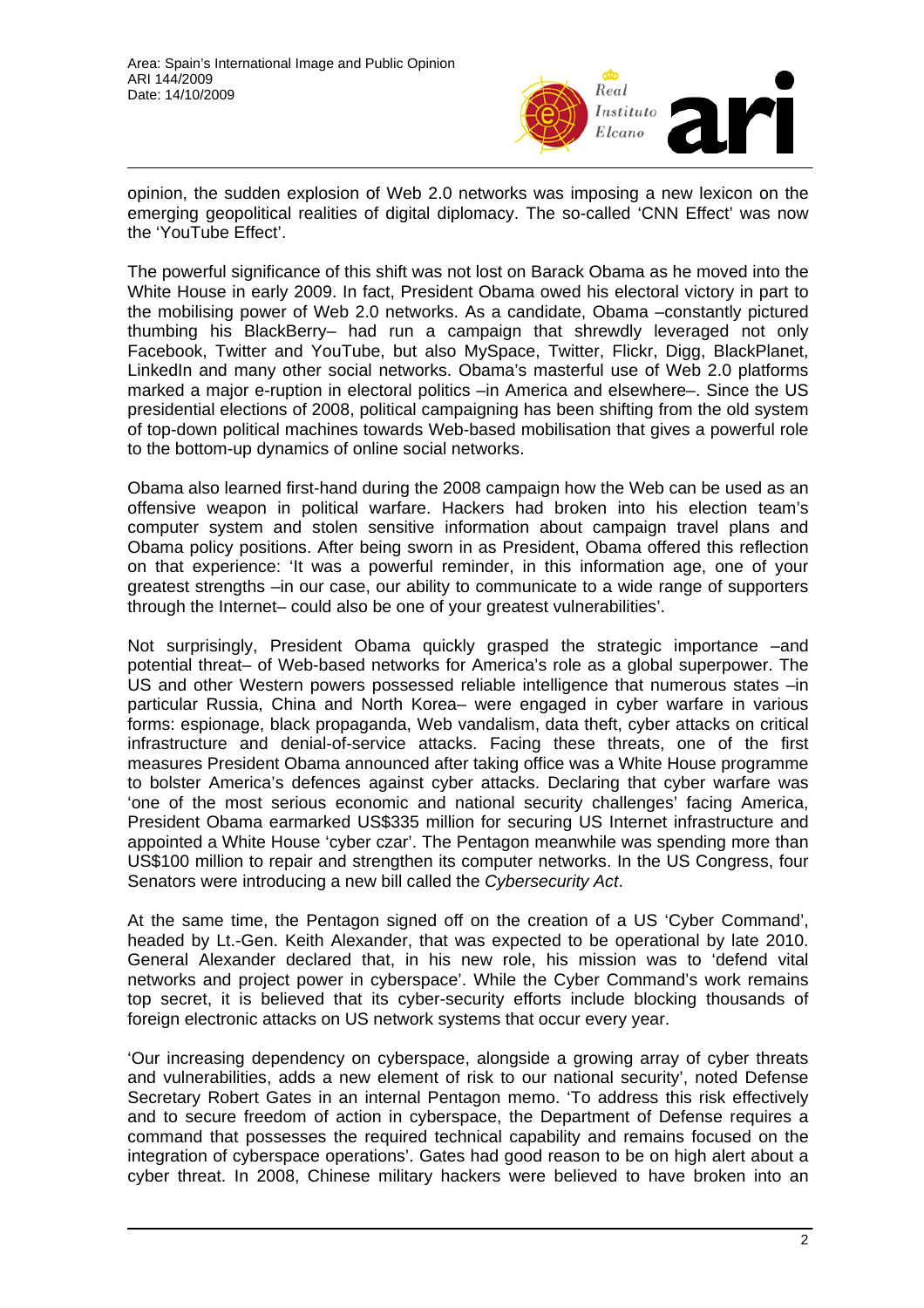

unclassified e-mail system in his own Pentagon office, creating embarrassment at the highest levels of the US government and triggering an immediate review of Pentagon IT procedures. And yet only a year later, Chinese and Russian cyber hackers were believed to have infiltrated the US electrical grid, leaving behind software programmes to disrupt the entire system.

The threat of cyber warfare is not new. In fact, the Internet itself –a product of the Cold War– was built in the 1960s by US military scientists to protect American communications infrastructure against a Soviet nuclear strike. Nearly a half century later, those threats remain. Today, however, cyber weapons are not only in hands of enemy and rogue states, but are being exploited by isolated individuals ranging from bored teenagers to wild-eyed terrorists. Today the impact of Web 2.0 goes beyond political mobilisation inside countries and digital diplomacy between states. It now includes virtual weaponry that has brought an entirely new form of warfare which is transforming the dynamics of geopolitics. We call this new global reality Geopolitics 2.0.

Geopolitics 2.0 is, broadly speaking, characterised by *three* significant shifts: (1) states to individuals; (2) real-world to virtual mobilisation and power; and (3) old media to new media.

### *States to Individuals*

The first shift is from a state-centric approach in international relations towards a new dynamic involving a widely disparate number of non-state actors, even individuals, who can use Web platforms to exert influence, threaten states and inflict violence.

This shift has been occurring for some time, as states lose their monopoly as the exclusive actors on the global stage, but is now accelerating due to the impact of Web 2.0 networks. Geopolitics 2.0 does no evacuate state-to-state conflict. Make no mistake, states are using Web 2.0 instruments against other states. Communist North Korea is widely suspected, for example, of being at the origin of cyber attacks against neighbouring South Korea and other countries. Another example occurred in April 2007, when the normally tranquil nation of Estonia came under a cyber attack –targeting government, banks and media– following the relocation in that country of a Soviet war memorial. The Estonian government blamed the Kremlin for the sudden and unexpected cyber attack. While the Kremlin denied any direct involvement, the incident prompted the NATO military alliance to step up its readiness for cyber warfare.

What is unique about Geopolitics 2.0, however, is that Web networks like Google and YouTube empower not only states and non-state organisations, but also isolated individuals who can, due to low entry barriers, act upon global events –both constructively and destructively–. The Web 2.0 revolution has allowed individuals with virtually no resources to act and exert influence on the same playing field as powerful states that control massive economic and military resources. Today a lone hacker or influential blogger can play cyber David against Goliath states. This was powerfully demonstrated in 2009 when the Russian government allegedly inflicted a denial-of-service attack on Twitter in order to neutralise a single blogger in Georgia. Twitter users world-wide faced a paralysing brown-out because the Kremlin had launched a cyber attack against one individual.

The Georgian blogger turned out to be a 34-year-old economics professor in Tblisi who – known only as *Cyxymu*– had previously been unknown on the international stage. The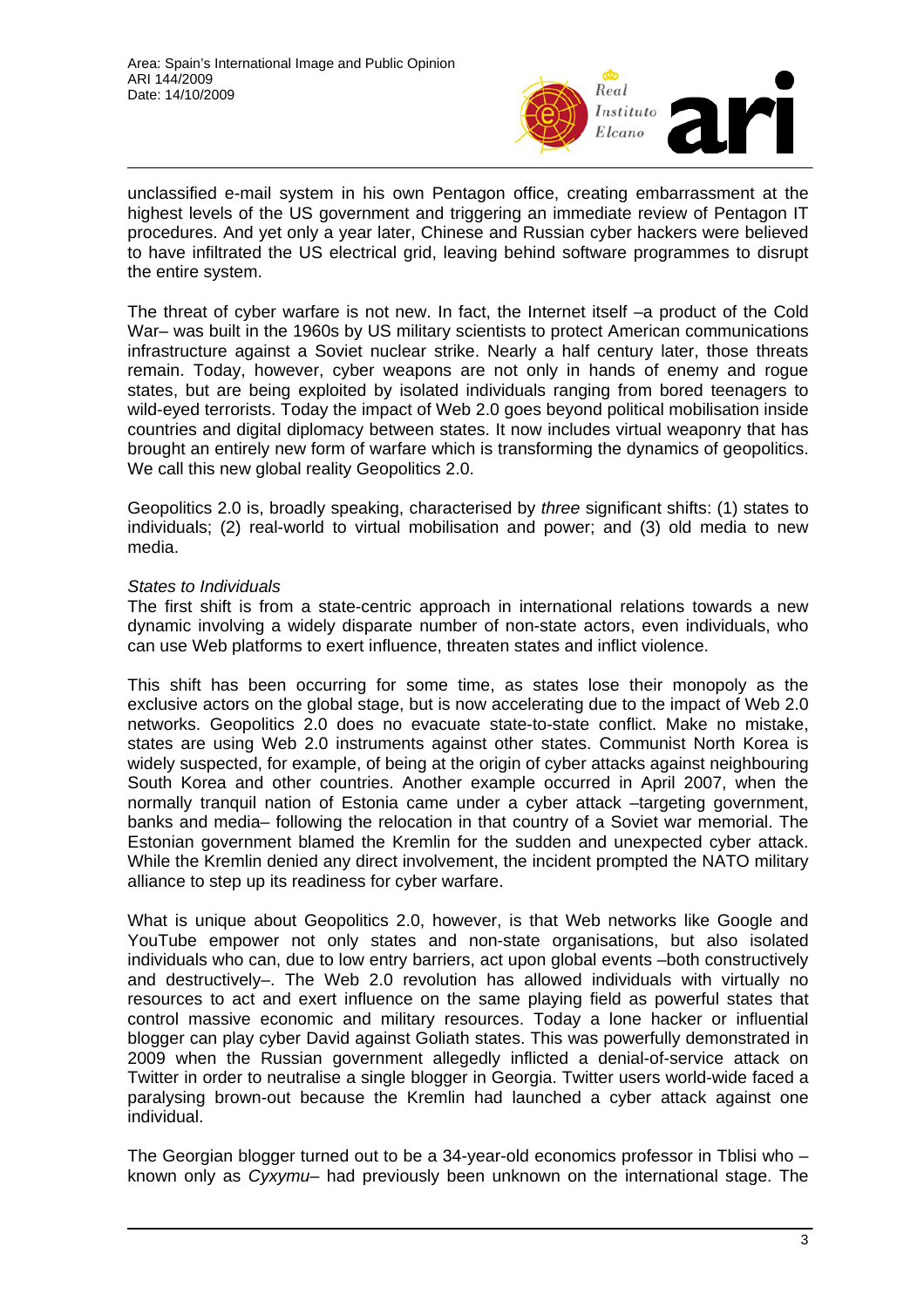

identities of many individuals using Web 2.0 platforms in cyber war activities are, in like manner, either unknown or difficult to discover. This marks a major shift from previous models of geopolitics, where the main actors have been either states or other easily identifiable non-state actors, including terrorist groups like al-Qaeda. In Geopolitics 2.0, the identity of individual actors in the global system is frequently not apparent, and sometimes a baffling mystery. When hackers and cyberspies attack, governments may accuse China or Russia, but its origins and perpetrators are never verified with total certainty. In short, it's possible to be a significant actor in the global system, and inflict major damage on traditional states, without ever becoming known, let alone apprehended and punished.

### *Real-world to Virtual Mobilisation and Power*

The second shift is from 'real-world' to 'virtual' forms of mobilisation, action and aggression.

The use of Twitter in Iran provided a powerful example of how Web 2.0 networks diffuse power to the periphery. In Iran, an authoritarian regime was so destabilised at first by the 'Twitter Revolution' that it was forced to physically repress its own population to prevent its own overthrow. In liberal democracies, Web 2.0 platforms like Facebook, YouTube and Twitter are now indispensible tools of electoral mobilisation and civic organisation. All governments are now acutely aware that their citizens can use these tools to voice their views, organise action and even challenge their authority.

In terms of coercive power, we are witnessing the same shift from the vertical centre to the horizontal periphery –or, expressed differently, from military 'hard power' to 'virtual power' forms of aggression in cyberspace–. Virtual power is different from 'soft power' in one important aspect: whereas the latter conveys values through culture, consumer behaviour and lifestyle (from Mickey Mouse to McDonald's), virtual power is located exclusively in cyberspace. America is a soft-power superpower, but is more vulnerable in the sphere of virtual power. This explains why the US is scrambling to invest massively in programmes that strengthen their arsenal of cyber weaponry –both offensively and defensively–. Lt.-Gen. William Shelton, the US Air Force's chief of warfighting integration, has said that in the past the Pentagon relied too heavily on industry efforts to respond to cyber threats. This industry-led approach, he added, failed to keep pace with the threat from cyber space.

'Threats in cyberspace move at the speed of light, and we are literally under attack every day as our networks are constantly probed and our adversaries seek to exploit vulnerabilities', General Shelton told the House Armed Services Committee in May 2009. A US National Security Council report concluded meanwhile that the American government's policies on waging cyber warfare have been ill-formed. While these statements may be motivated by a desire to obtain more substantial budget allocations, it cannot be doubted that they reveal how states –with their traditional institutional bias in favour of 'hard power'– have been slow to understand the velocity and significance of the cyber war threat.

Today, the so-called 'military-industrial complex' may need to rely less on giant arms manufacturers and four-star generals and more on computer geeks with formidable skills on videogames like *World of Warcraft*. That assertion may seem flippant, but it is actually a fact. The US Army is now using Web 2.0 platforms like Facebook and YouTube as recruitment tools and, what's more, is looking specifically for certain skills sets that include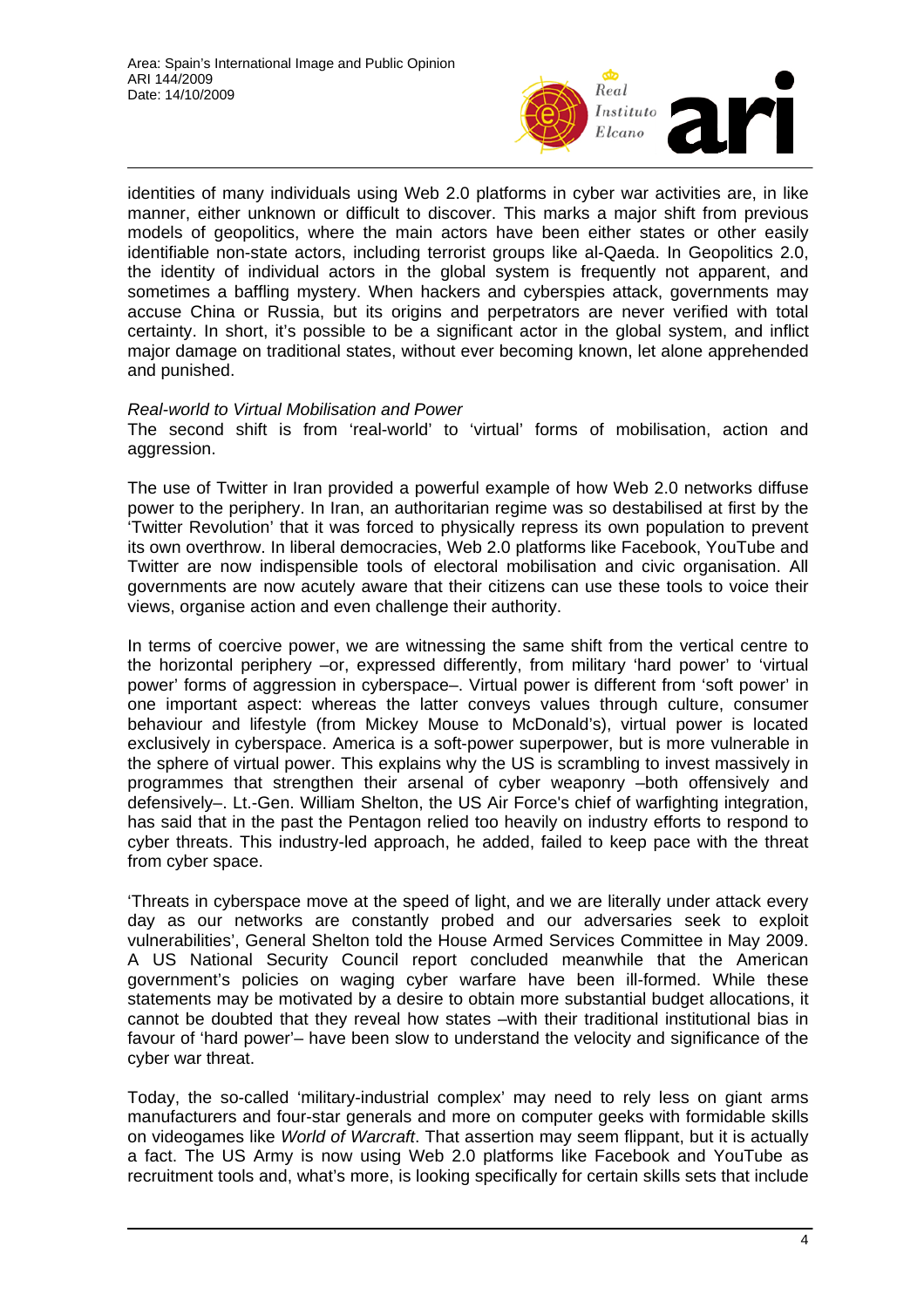

familiarity with virtual worlds and online videogames. The example is being set at the highest level of command: the US Joint Chiefs of Staff is on Twitter and has a Facebook 'fan' page. The British army, for its part, actively encourages its soldiers to use Twitter and Facebook. The CIA meanwhile has its own internal wiki, called Intellipedia, which is used as an information-sharing network that replaces old bureaucratic silos with a transparent collaboration system to gather intelligence on potential threats. As the new generation of so-called 'millennials' move into positions of responsibility in government and the military, they will bring with them powerful cyber skills that will be instrumentally useful in espionage and warfare.

### *Old Media to New Media*

The third shift is from old media (like CNN, BBC and Al-Jazeera) to new media like Google, YouTube, Twitter and Facebook as effective platforms of global diplomacy, communication and opinion shaping.

In the past, governments have used mass media to wage information warfare. Prominent statesmen, including Presidents and Prime Ministers, have been willing to appear on CNN and the BBC to be interviewed about their positions and policies, and state and non-state actors have exploited the global media to stage events –and pull off stunts– to attract attention to their causes. Old media have been the privileged forum of global diplomacy. The era of old media dominance is coming to an end. We are witnessing a definite shift in favour of new media, not only with the emergence of Web-based forms of journalism, but more importantly through the explosion of platforms like YouTube, Google Facebook and Twitter as instruments of information and propaganda. Web 2.0 platforms are powerfully effective tools for mobilisation –or 'digital activism'–.

The Gaza crisis in 2008 provides an excellent example of shift towards new media. Shortly after Israel launched its military operation, a Jewish American citizen called Joel Leyden created a Facebook group called 'I Support the Israel Defense Forces in Preventing Terror Attacks from Gaza'. At the same time, an Arab called Hamzeh Abu-Abed created a Facebook group called 'Let's Collect 500,000 Signatures to Support the Palestinians in Gaza'. Intrigued by the leveraging of Web 2.0 networks on both sides of the crisis, *Time* magazine published a story under the headline 'Facebook users go to war over Gaza'. Most of these Facebook initiatives were the work of individuals. But states also joined the Web 2.0 propaganda campaign to get out their message. The Israeli Army, for example, launched its own YouTube video channel in an effort to win the global PR battle by uploading videos showing carefully pinpointed strikes against terrorist targets.

Forced to react to the impact of these three Geopolitics 2.0 shifts, states are alternatively censoring or deploying Web platforms to achieve their goals and assert their influence – and in some cases, they are doing both–.

Authoritarian states routinely imprison so-called 'cyber-dissidents'. In the Middle East, for example, Syria has jailed bloggers and blocks websites (including Facebook and YouTube) deemed a security threat. In Egypt, an Arab country that enjoys open diplomatic relations with the West, the government has punished online criticism of the state. Beyond the Middle East, the Chinese regime has imprisoned cyber-dissidents and shut down websites including YouTube, particularly over sensitive issues such as Tibet. Indonesia has banned both YouTube and MySpace. Other states that have banned websites or imprisoned cyber-dissidents include Iran, Saudi Arabia, Libya, Belarus, Burma, North Korea, Tunisia, Turkmenistan, Uzbekistan and Vietnam.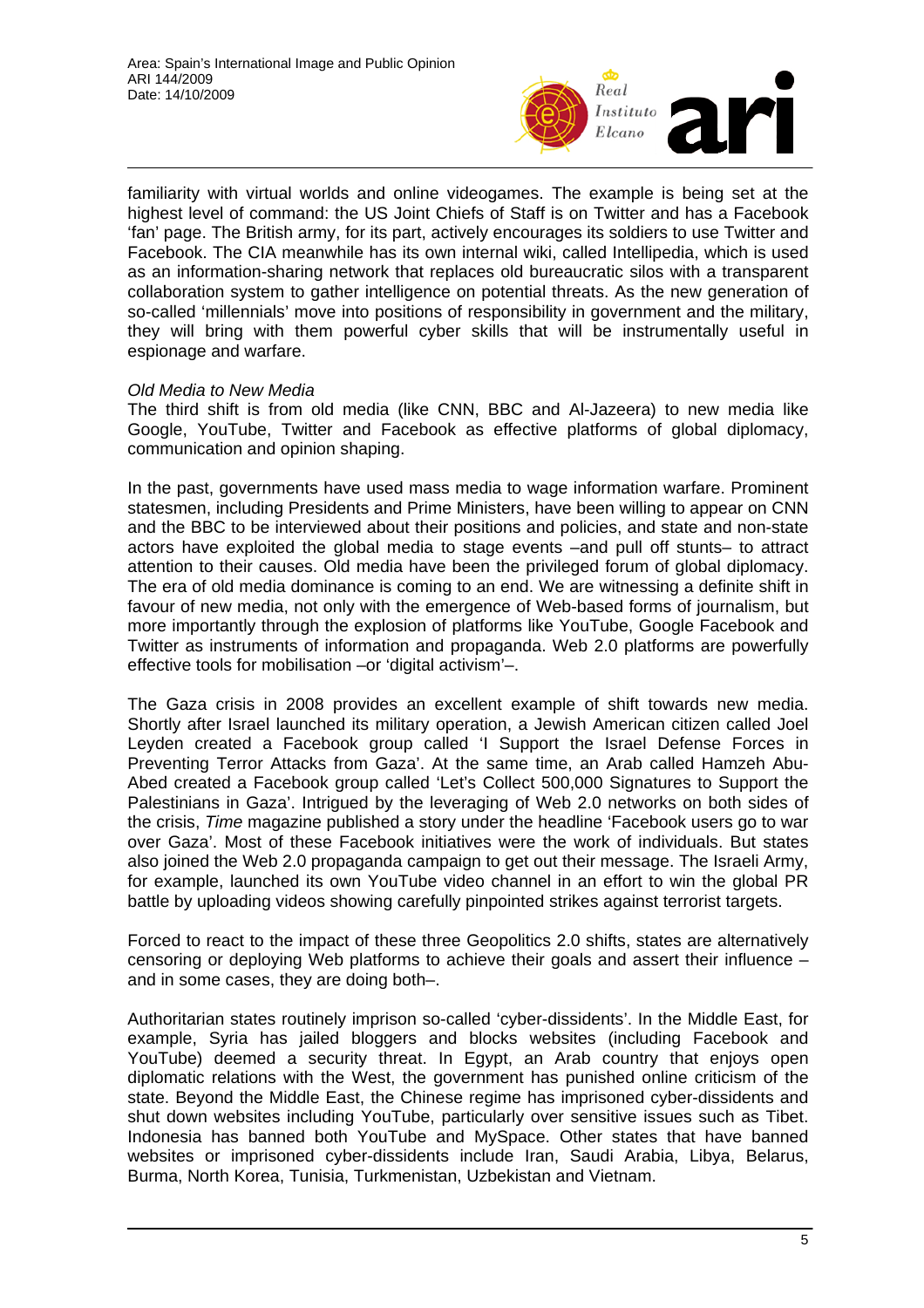

Liberal democracies, while undoubtedly developing their cyber war capabilities, are particularly focused on the potential danger of Web 2.0 forms of terrorism. It is believed that terrorists are using Web platforms like Google Earth to locate potential targets, especially in countries like Israel. This may explain why Google has pixilated sensitive zones in Israel and elsewhere in the world that could come under a terrorist attack. The findings of a 'Dark Web' research project at the University of Arizona tracked Jihadist extremist groups using Web 2.0 media. The study, published in 2008, came across an alarming number of Jihadist blogs, including one posting news updates about so-called 'occupied Islamic countries'. Jihadist bloggers were also active on YouTube, uploading videos featuring explosives, attacks, bombings and hostage-taking. On Second Life, meanwhile, a 'Terrorist of SL' attracted 228 members and another group called 'Liberation Front' counted 65 followers. The 'Dark Web' study concluded: 'Many of the Web 2.0 content providers may only act as Jihadist sympathisers or information dissemination agents for radical extremist materials. Most of them may not be the original content creators, i.e., the groups who performed the violent acts. However, their role and importance as online information dissemination agents or resource hubs cannot be underestimated'.

Some contend that Web 2.0 social networks can be anti-democratic even in liberal democracies. They warn against an ever-present danger that states will succumb to 'Big Brother' temptations and use Web 2.0 networks to spy on own their citizens. The CIA admits openly that it uses Facebook for recruitment purposes, but it would be naïve to believe that states and their intelligence agencies around the world are not using Web 2.0 networks to collect information. Facebook's privacy policy, for example, states that it does not share personal information with third-party companies –but adds that, in order to comply with the law, it may give personal information to 'government agencies'–.

**Conclusion:** What has radically changed with Geopolitics 2.0 is that old-fashioned state surveillance is now a two-way mirror. Individuals operating in cyberspace can now spy on, and even threaten, their own governments and other states. The shift from states to individuals, from hard to virtual power, and from old to new media has changed the dynamics of global politics forever.

### *Matthew Fraser*

*Senior Fellow at INSEAD, Adjunct Professor at the American University of Paris and the Institut d'Etudes Politiques de Paris, and author of 'Weapons of Mass Distraction: Soft Power and American Empire' (2003) and 'Throwing Sheep in the Boardroom: How Online Social Networking Will Change Your Life, Your Work and Your World' (2008)*